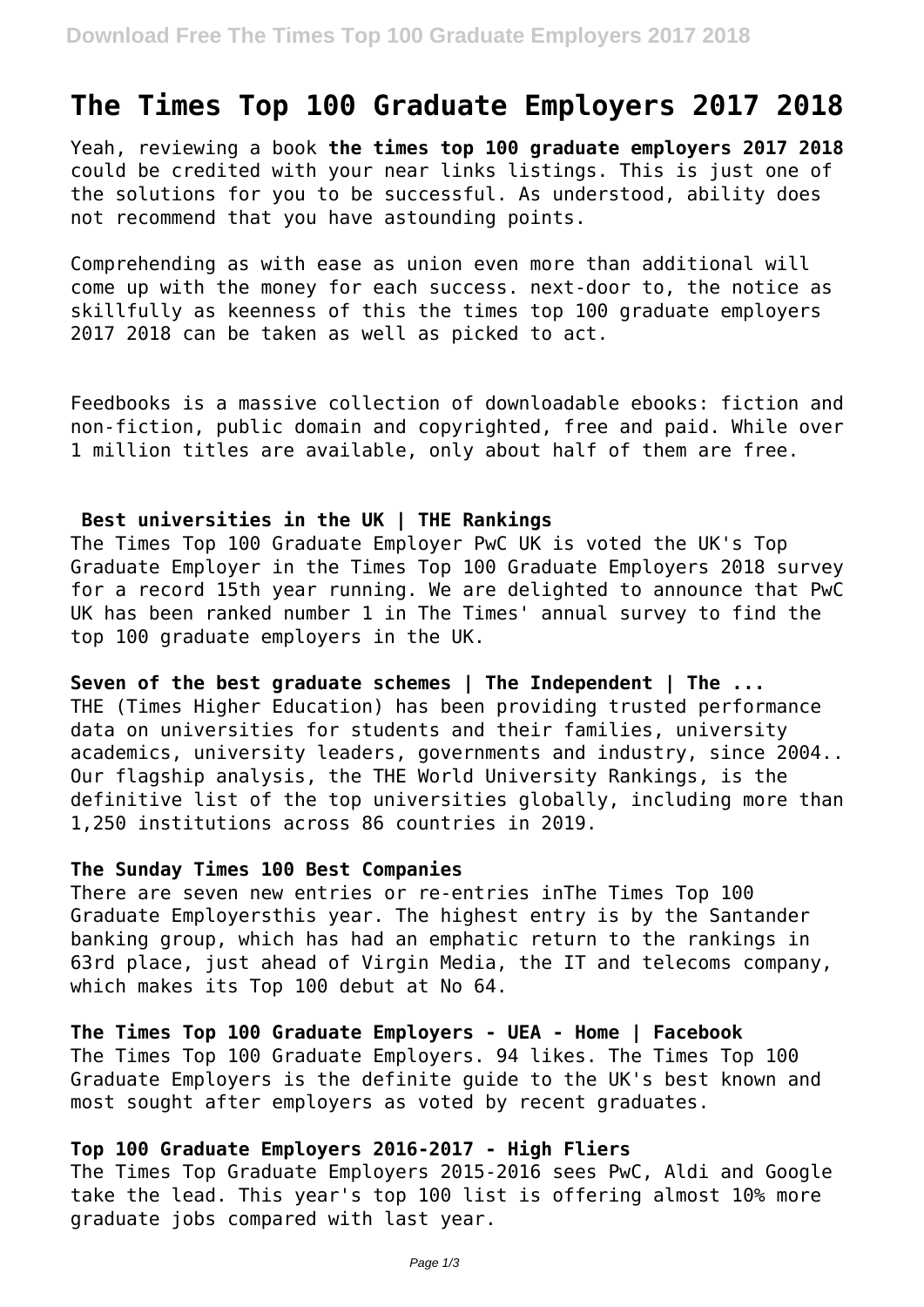# **Download Free The Times Top 100 Graduate Employers 2017 2018**

#### **Best graduate schemes | Graduate schemes 2018**

There is, of course, no definitive 'best' graduate scheme. You'll find plenty of lists out there, including The Times Top 100 Graduate Employers.However, this is a highly subjective area ...

## **The Times Top 100 Graduate Employers 2020-2021**

The Times Top 100 Graduate Employers 2019-20, published on Wednesday, also shows that the number of new graduates wanting to work in the public sector is at its highest level for almost a decade.

## **REVEALED: The Times Top 100 Graduate Employers 2019**

The Times Top 100 Graduate Employers is a list of the top employers for graduates in the United Kingdom. The Top 100 book is published annually by The Times newspaper and High Fliers Publications Limited, and an accompanying website provides live, up-to-date information for university students.

**Best companies to work for in the UK | Milkround** The Times Top 100 Graduate Employers - UEA. 35 likes. Local Business

## **World University Rankings | Times Higher Education (THE)**

This UK university league table reveals the best UK universities and colleges, according to the trusted Times Higher Education World University Rankings 2021. The University of Oxford and the University of Cambridge take the top two spots, while three of the best universities in London complete the top five.

## **Top 100 Graduate employers: McDonald's restaurants | The Times**

Times Top 100 Employers 2016 & 2017. Every year The Times ranks the best graduate employers based upon interviews with graduates. This page lists those employers plus extra details. For more, view our full employer directory.

## **Times Top 100 Graduate Employers - Wikipedia**

Wednesday December 17 2008, 12.00am, The Times What is it? McDonald's Restaurants is the world's largest and probably best-known chain of fast food restaurants with more than 30,000 outlets.

## **The Times Top 100 Graduate**

The Times Top 100 Graduate Employers is the definitive annual guide to Britain's most sought-after and prestigious graduate employers. The new Top 100 employer rankings for 2020-2021 have been compiled. from interviews with over 19,000 graduates who left university in. 2020, who were asked "Which employer do you think offers the.

## **Top 100 Graduate Employers: bright young ... - The Times**

The Times Top 100 Graduate Employers is an annual guide published by High Fliers Research. It boasts of listing the UK's most prestigious and sought-after graduate employers. Now in its twentieth edition,